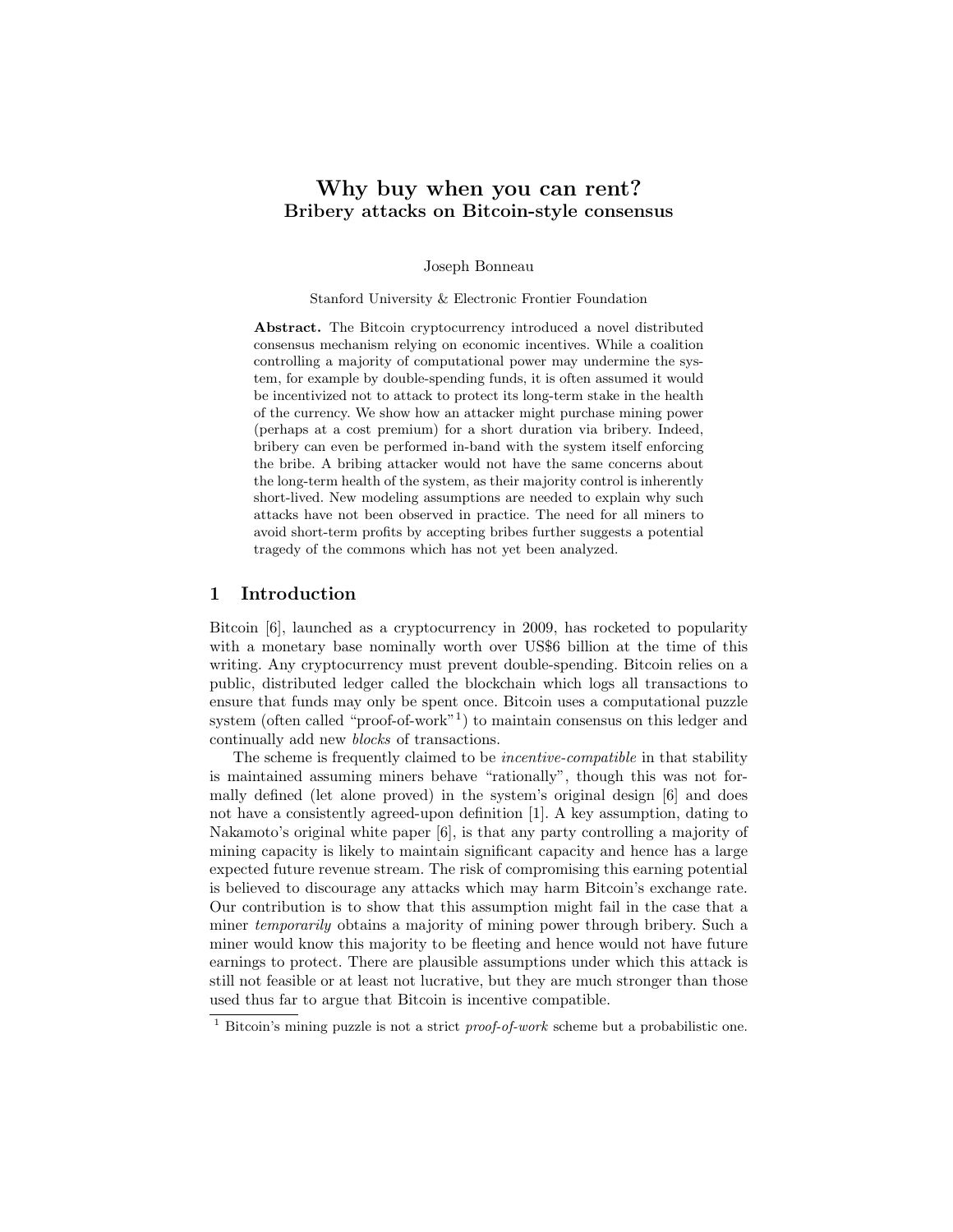# 2 Renting mining capacity

There are multiple ways in which an attacker might obtain a *temporary major*ity of mining capacity not through the traditional route of buying and owning mining power, but by renting this capacity from the nominal owners. We will discuss three such scenarios in turn, some are known in Bitcoin folklore but none has been explicitly discussed in formal Bitcoin research. Note that in every scenario, the attacker will have to pay some premium  $\epsilon$  to rent mining capacity; the attacker would expect to recoup this through double-spending profits.

#### 2.1 Out-of-band payment

The simplest mechanism is to directly pay the owners of mining capacity to work on blocks of the attacker's choosing. This payment may be in bitcoins or any outside (state) currency. Multiple online "cloud mining exchange" services have arisen in the past year which allow exactly that, including <cex.io>, <pow88.com>, and <bitfinex.com>. Relatively little has been published on the extent or efficacy of such mining exchange services, although they typically charge a premium of up to  $\epsilon = 3\%$  over the expected earning capacity of rented mining power.

The downside of this arrangement is it lacks enforcement: a miner can accept payment and then mine independently for its own benefit. Both sides need to trust each other or a third-party exchange to enforce their agreement. Because of the lack of built-in trust, it is also difficult for the attacker to bribe anonymously.

### 2.2 Negative-fee mining pool

A second approach is to establish a mining pool paying an above-market return. Mining pools exist to allow miners to share risk. Participants try to find blocks paying rewards to the pool manager, who then disburses the profits amongst members. Accounting is done by reporting shares or near-blocks. For example, if the current probability of finding a Bitcoin block is  $2^{-d}$  (that is, the block's hash must begin with at least d zero bits), participants will report any blocks found with a hash starting with  $s < d$  zero bits, drastically lowering the variance in earnings by the participants as many more shares will be found than blocks.

Popular mining pools now offer a "0% fee" meaning that participants earn as much on expectation as they would by mining solo. That is, for a block reward is B miners in a 0%-fee pool will earn  $B \cdot 2^{s-d}$  per share. There is no technical reason why an attacker can't start a pool offering a negative fee, that is,  $(1+\epsilon)B \cdot 2^{s-d}$  per share reported. Because such a pool would lose money on expectation, no honest pool should be able to match this reward. The larger the negative fee, the greater the interest such a pool should attract.

This setup has the advantage for the attacker of reducing trust-the accounting mechanism ensures they will only pay for legitimate mining work.[2](#page-1-0) Alert

<span id="page-1-0"></span><sup>&</sup>lt;sup>2</sup> An issue remains that pool participants could report shares but withhold valid blocks. This is an issue for all mining pools and has been analyzed in the context of attacks between mining pools [\[3,](#page-7-2)[2,](#page-7-3)[4\]](#page-7-4), however it is not profitable for individuals.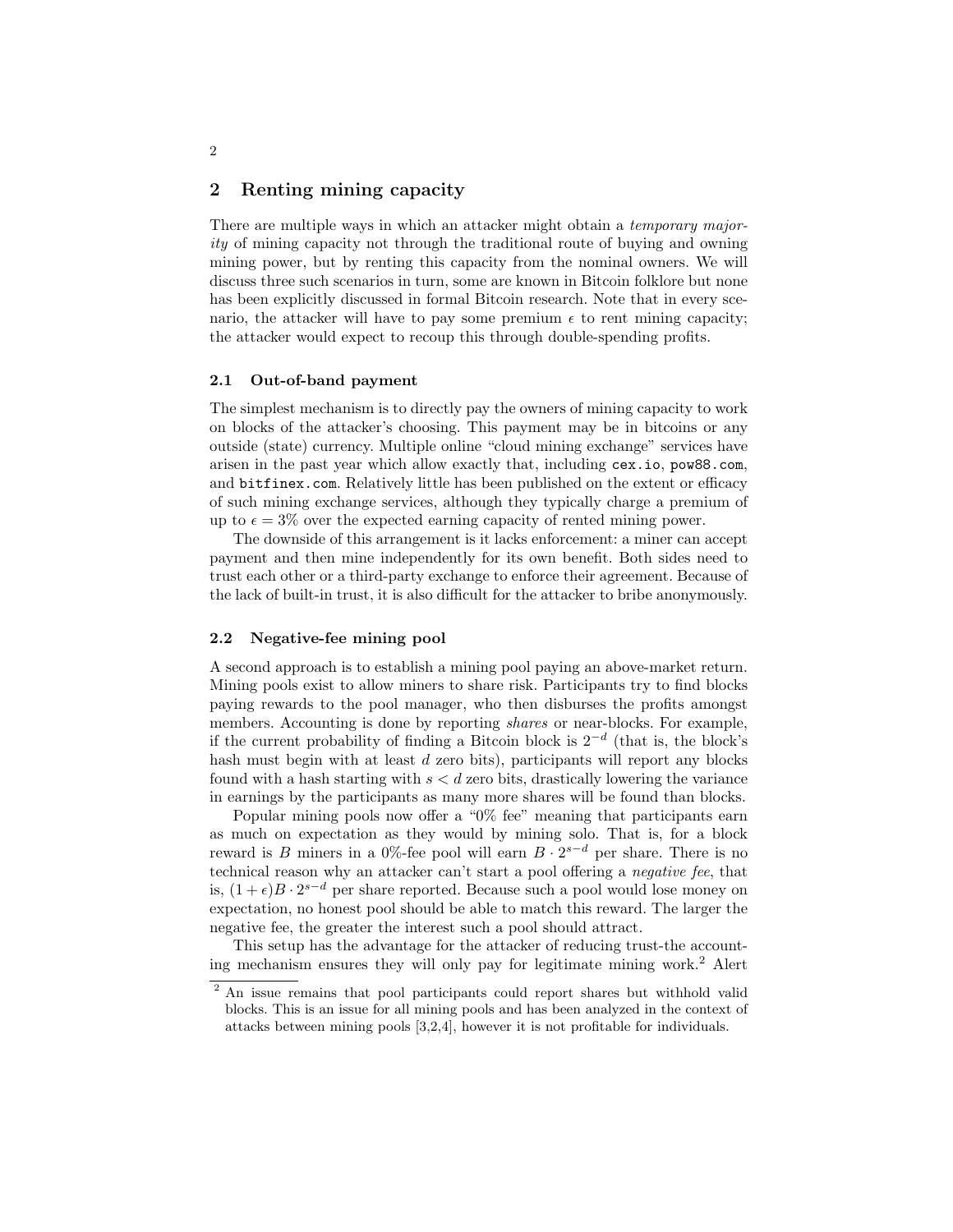miners would still have to trust the attacker to pay. However, this trust can be incrementally established as the attacker pays for valid shares, making the setup relatively low-risk for miners. Miners would of course know they were joining an attack pool attempting to double-spend which could harm them via an exchange rate crash, though as we will discuss this would require coordinated action by the miners to ensure no miners are tempted to defect and profit from the attack.

An open question is how "sticky" miner preferences are or how quickly they would move in practice to a pool offering a better return.

## <span id="page-2-2"></span>2.3 In-band payment via forking

Finally, an attacker could attempt to bribe through Bitcoin itself by creating a fork containing bribe money freely available to any miners adopting the fork. Such an attacker would begin with a large pool of funds in address  $K_0$  as of block  $B_{i-1}$ . The attacker would then broadcast a transaction moving all of these funds to address  $K_1$  and wait for it to be included in block  $B_i$ . The attacker would then try to introduce a fork<sup>[3](#page-2-0)</sup> by finding an alternate block  $B_i'$  (possibly using another bribery method), in which they would include a transaction moving the funds from  $K_0$  into another address  $K_1' \neq K_1$ . Note that this transaction would conflict with the transaction in block  $B_i$  moving the same funds to  $K_0$ .

Once this fork occurs, the attacker broadcasts a transaction sending the funds from  $K_1'$  to a series of m addresses  $K_2^1, \ldots, K_2^m$ . Each address  $K_m^j$  is a script enabling anybody to claim the funds as of block<sup>[4](#page-2-1)</sup>  $i + j$ , ensuring that miner finding the  $j^{\text{th}}$  block in the fork can claim the funds in address  $K_m^j$ .

The attacker's fork of the blockchain now contains freely available bribe money as desired, incentivizing miners to forgo mining on the current longest branch in exchange for potentially higher rewards. There are several variants of this attack, for example simply broadcasting a stream of time-locked transactions paying a high fee on the attacker's branch, but this version is probably best as it commits the attacker to a fixed sequence of bribes in advance.

Note that if the attacker's fork never overtakes the main branch, this bribe money will not be valid and the miners will be left with nothing. Put another way, the attacker only pays if the attack succeeds. Thus, this method inherently transfers risk from the attacker to the miners accepting bribes.

In practice, most miners today run default node software which would ignore any such attack branch completely. Even if all miners were able to spot the attempted branch and detect the additional available bribe money, they would still be taking a risk by participating in the attack. Unlike the mining pool approach or direct payment, participating miners would not be paid if the attack fails. The attacker could try to accommodate this by making a larger proportion

<span id="page-2-0"></span><sup>&</sup>lt;sup>3</sup> If the attacker's attempt to introduce a fork fails and another block is found on the main chain, they can move the funds from address  $K_1$  again. By cycling these funds every block they can ensure their fork is arbitrarily close to the longest chain.

<span id="page-2-1"></span> $^4$  This script would be achieved using a single  $\texttt{OP\_CHECK\_LOCK\_TIME\_VERIFY}$  command, which has been standard in Bitcoin since mid-2015.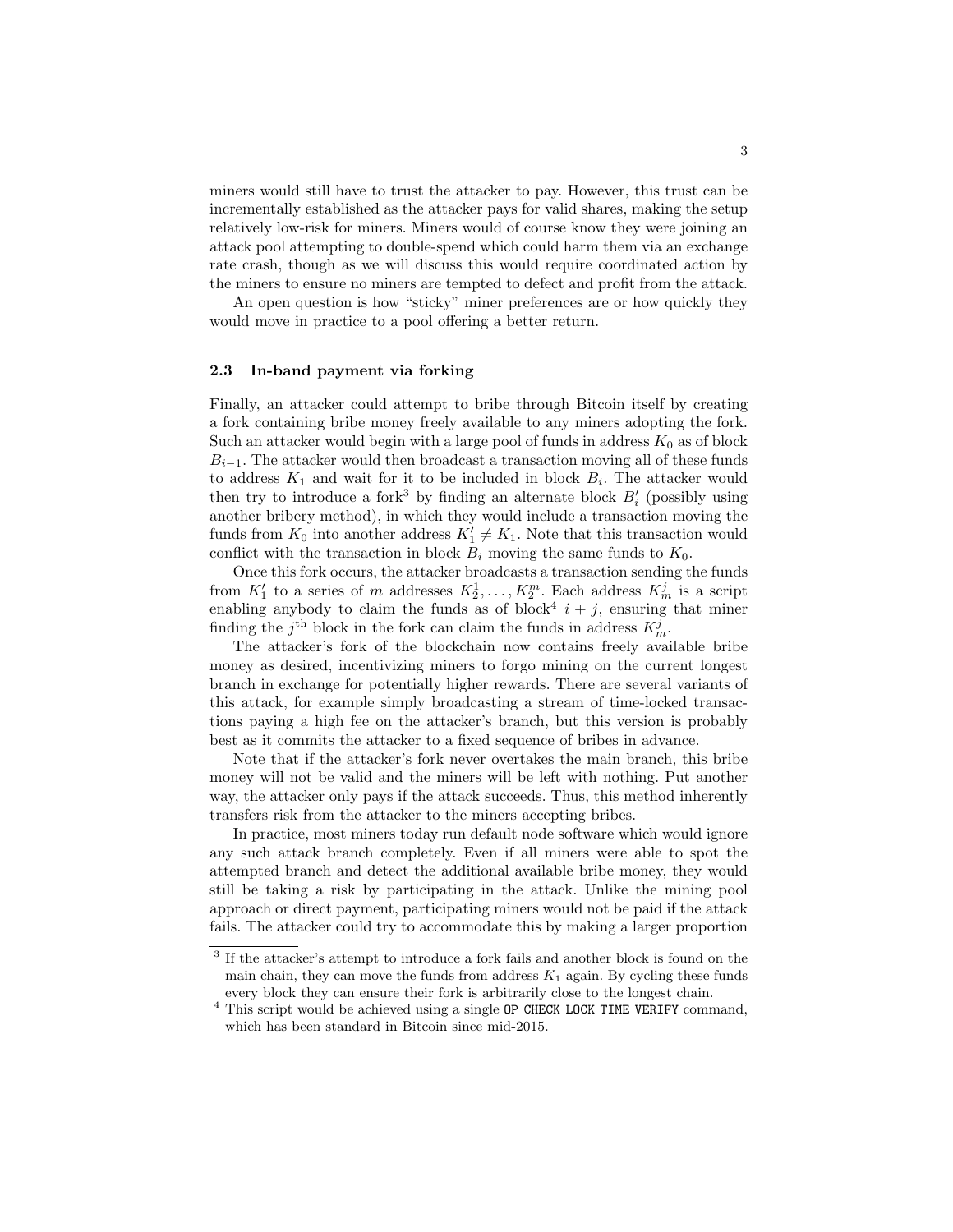of the bribery money available in earlier blocks when it is less clear the attack will succeed. Still, it remains unclear how much of a risk premium the attacker would have to pay with this method to attract significant interest.

# 3 Bribery attacks

Given the above methods for renting mining capacity, we can assume our attacker is able to rent an arbitrary amount of capacity at a cost of  $\approx \epsilon \cdot B$  per block mined, where B is the mining reward for one block. Note that  $\epsilon$  might vary based on the attack method and how deep the attempted fork is.

Given this capability, a bribery attack is straightforward: the attacker publishes a transaction  $T$  in block  $B_i$ , waits until k follow-up blocks have been published so that some irreversible action is taken as a result of  $T$ , introduces a new block  $B_i'$  with a conflicting transaction  $T'$ , and then rents sufficient capacity (at least a majority of the network) to extend the branch containing  $B_i'$ until it becomes the longest branch. The attacker has double-spent the funds in transactions T and can potentially earn a profit equal to the entire value of T.

In a very simple model, such an attack would offer profits bound only by the quantity of currency in circulation. Assuming there is no inherent limit on the size of transactions or special security restrictions for large transactions, the size of T is unbounded. The attacker's cost is  $k \cdot \epsilon \cdot B$ , but with perfectly rational miners  $\epsilon$  should trend towards zero as accepting any bribe would be more profitable for miners than mining directly. Therefore, in the simplest model the attacker's benefits could be unbounded and costs would a small constant, making the attack infinitely profitable.

### 3.1 Counter-bribing by miners

In the simple model above, there is no inherent lower limit to the amount the attacker must pay. If miners detect that this attack is occurring, however, miners who have already mined (and tentatively received mining rewards) for the current longest branch would be incentivized to oppose the attacker by counterbribing to encourage miners to continue building on the current longest chain to ensure their mining rewards don't disappear.

If the attacker is attempting to institute a  $k$ -block fork, this would mean some miners are poised to lose (at least)  $k \cdot B$  if the attack succeeds. They might be willing to spend nearly all of this money to oppose the attacker, as it would disappear if the attack succeeds. In this scenario, the attacker would need to pay at least  $k \cdot B$  in bribes (instead of  $k \cdot \epsilon \cdot B$  in the case of no counter-bribing). The attack may still be infinitely profitable as long as the amount  $T$  which the attacker stands to gain is unbounded while mining rewards are capped.

Limiting the attack requires offering larger mining rewards to ensure a highincentive for counter-bribing, but this is likely impractical. Preventing the attack would require that the block reward  $B$  for each block was at least  $V$ , where  $V$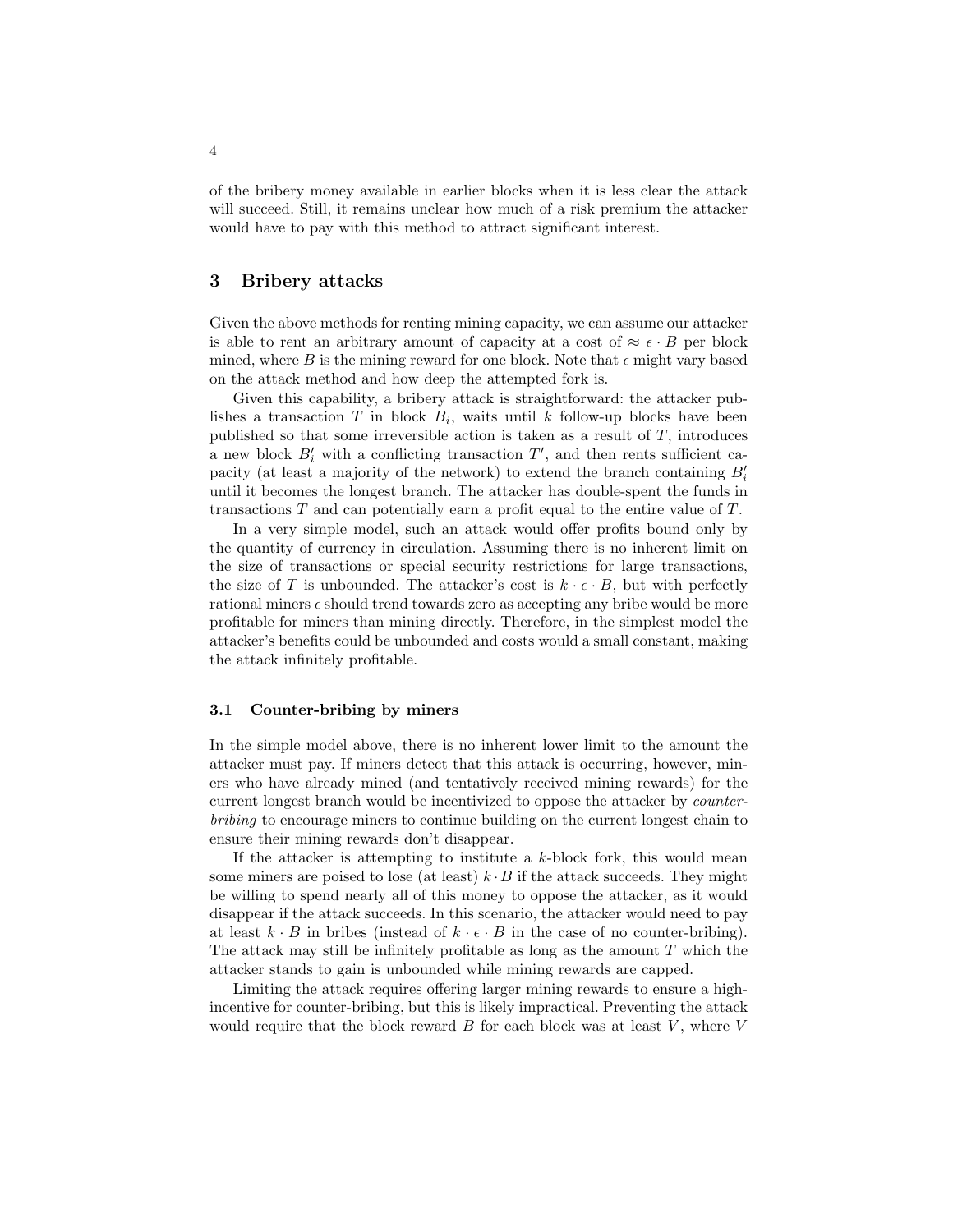is the total amount transacted in each block (all of which could be funds the attacker is attempting to double spend). This would effectively mean a transaction fee rate of 50% (paid through inflation), making the currency impractical.

# 4 Analysis of mitigating factors

Despite the apparently lucrative opportunity to perform a bribery attack, there is no evidence that this has ever been seriously attempted. We rule out explanations based on "good will" or lack of motivation given the track record of significant thefts of Bitcoin in practice [\[5\]](#page-7-5). We instead consider a number of factors which may hinder this attack in practice, which we will outline in rough order from least to most plausible. None of these explanations is completely satisfactory and all represent stronger assumptions than have previous been made when arguing that Bitcoin-style consensus is incentive-compatible.

#### 4.1 Miners may be too simplistic to recognize or accept bribes

Today, it might not be possible to rent any significant mining capacity through bribes as a potentially large portion of miners are not technically capable of running any algorithm besides the default. They may be unwilling or unable to change pools even at the promise of higher fees, unable to rent their capacity on a mining exchange, or unable to detect in-band bribes. This mitigation goes against the very notion of incentive compatibility, which ensures the system is stable assuming miners behave rationally. Furthermore, as miners become more professional and technically capable this is likely to be less true in practice.

## 4.2 The attack requires significant capital and risk-tolerance

Profiting from the attack requires creating a very large transaction T. The attacker needs this capital available up front and, while the attacker won't necessarily lose the value of  $T$  if the attack fails, the bribes may not be recovered if the attack fails.<sup>[5](#page-4-0)</sup> While this may be a practical limitation for many attackers, it appears to be a poor assumption to build into a mathematical model of Bitcoin.

#### 4.3 Profit from double-spends may not be frictionless or boundless

Our analysis assumed the attacker could turn the opportunity to double-spend into "pure" profit of an unlimited amount. Double-spending in Bitcoin doesn't actually create additional currency, it simply gives an attacker the opportunity to temporarily deceive some other party into believing they have received funds which will later be taken back. Profiting from this capability requires a counterparty the attacker can swindle that will immediately (after k blocks of

<span id="page-4-0"></span> $5$  As mentioned in Section [2.3,](#page-2-2) bribers placed in band will not be at risk if the attack fails, though this method may be the most difficult to execute.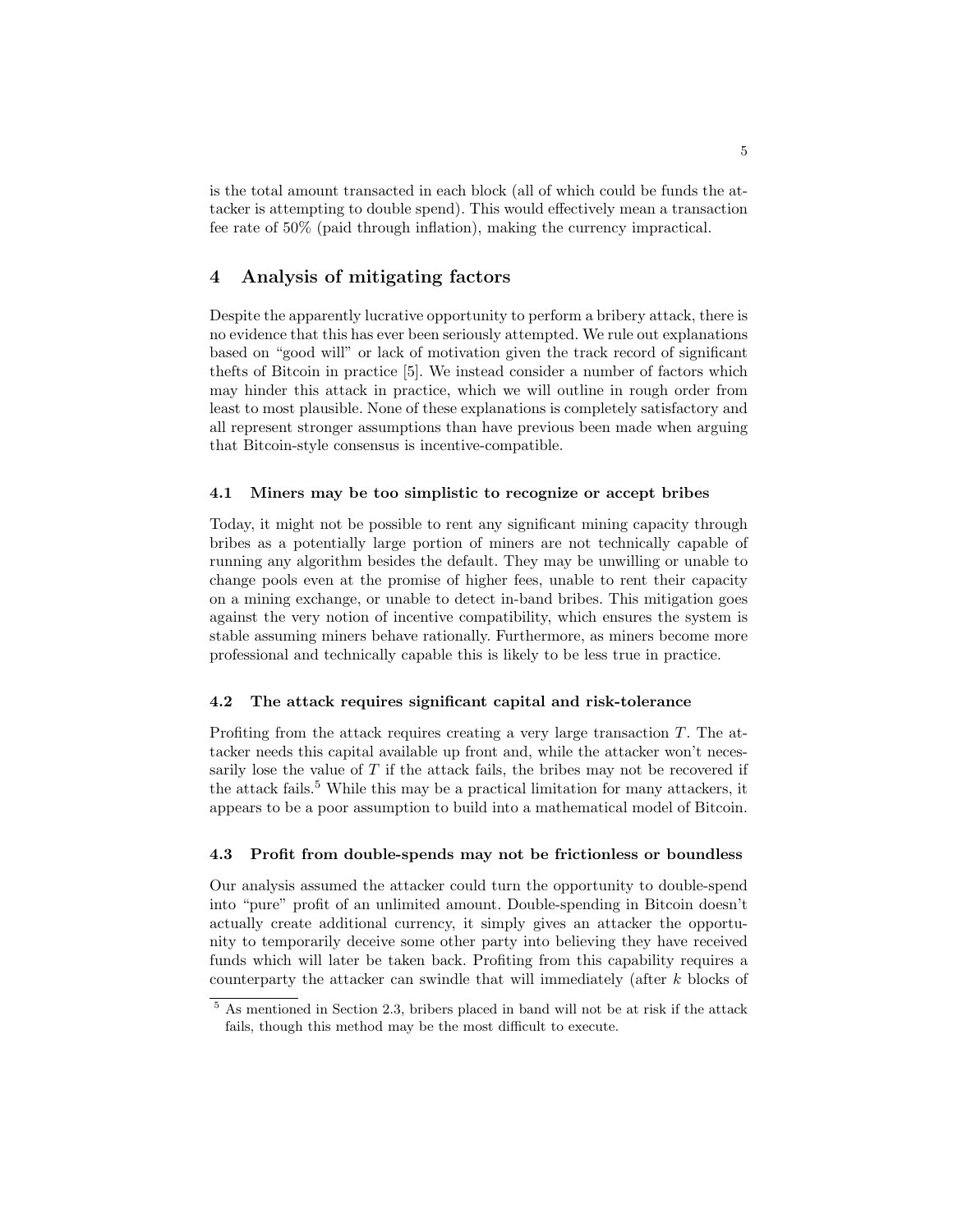confirmation) transfer something of equal value to the attacker. In some scenarios (e.g. exchanges, mixing services), this might be an equal value of Bitcoin. In other cases, it might be physical goods whose shipment may be reversed.

Either way, in practice the attacker might not be able to double-spend without paying transaction fees to the counterparty, or may not be able to doublespend a sufficient amount to make the relative cost of bribes negligible. This seems a poor mitigation as it is relatively fragile and difficult to analyze. In any case, it probably only adds a small constant amount of overhead to the attack.

More practically, infinitely-sized double spends are of course not possible. Bounds exist both due to the limited amount of Bitcoin currency in existence and the amount that victims are willing to exchange. Thus, the profit potential is not infinite, although this is also an inadequate mitigation as in practice it is likely that profits from a double spend will be orders of magnitude higher than mining rewards (and hence the volume of bribes required).

## 4.4 Extra confirmations for large transactions

Recipients may require more confirmations for larger transactions. This makes the attack more difficult because as the number of blocks in the attempted fork k increases, the attacker's bribery costs increase linearly. Unfortunately, the attack may make many smaller transactions simultaneously and attempt to double-spend all of them. Thus it appears impractical for this approach to have much impact. Furthermore it would require the confirmation time would need to grow linearly with the value of the transaction.

#### 4.5 Counter-bribing by the intended victim

In addition to counter-bribing by miners, the attacker's victim may be willing to counter-bribe to prevent the attack. Note that the attacker's profit is completely derived from the losses incurred by one or more specific parties. Assuming they detect the attack, they may be willing to spend significant money to fight back.

In general, any party receiving funds on the main chain but not on the attacker's branch may counter-bribe, but the attack can easily neutralize all non-targeted recipients by including their transactions on the attack branch as well. Therefore we only need to consider counter-bribing by the intended victim.

In the limit, they should be willing to spend up to the entire value of transaction T in counter-bribes, because if the attack succeeds they will lose this entire value. The attacker would then have to spend this same amount in bribes (plus  $\epsilon$ ), making the attack unprofitable.

This mitigation is undesirable as it significantly changes the security model of Bitcoin, with all parties receiving funds needing to scan for potential bribery attacks and be prepared to fight them off. It also implies recipients must be willing to effectively spend protection money (which miners would ultimately pocket) to protect their transactions' integrity.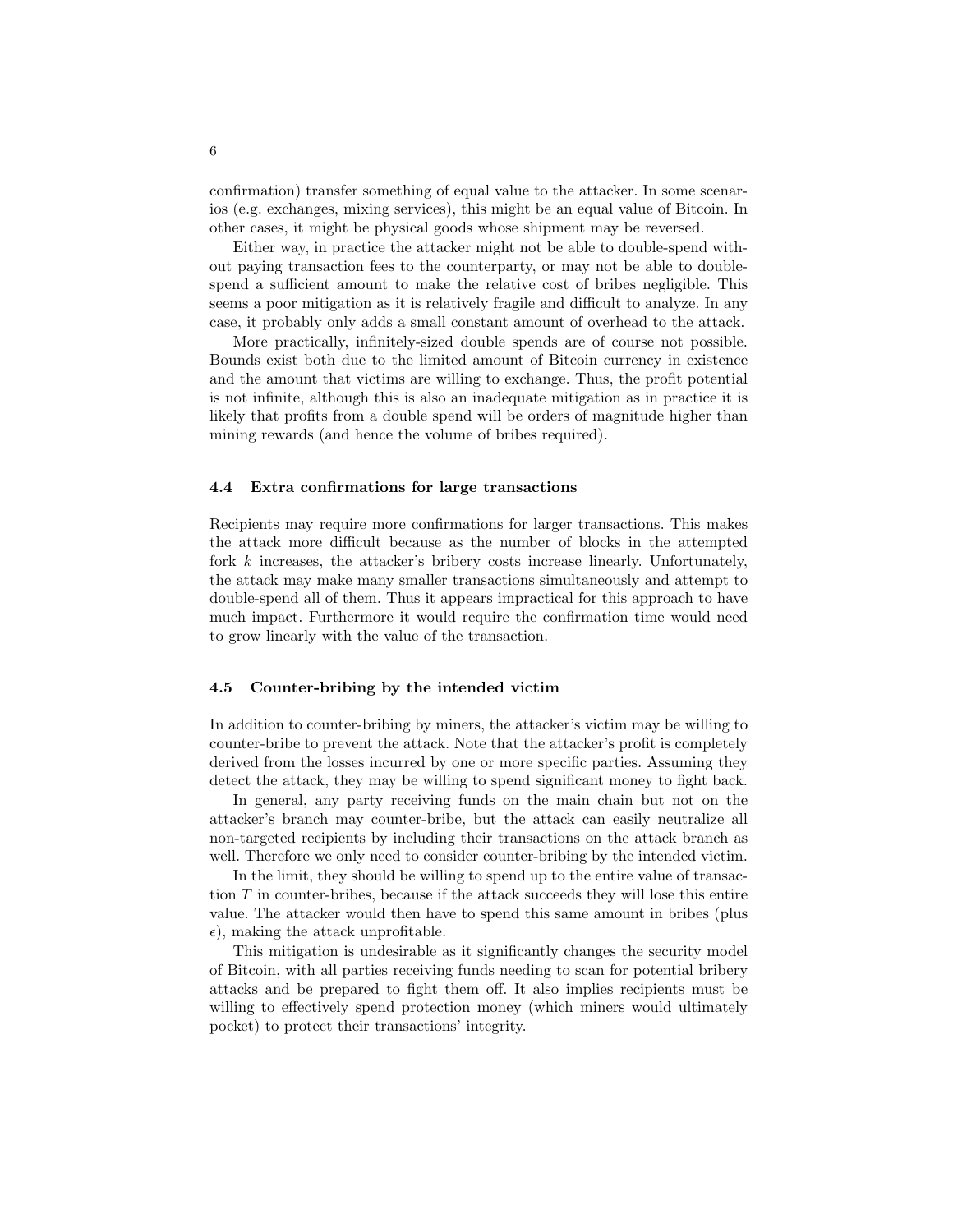## 4.6 Miners may refuse to help an attack against Bitcoin

The purpose of a bribery attack would be visible to any miners participating in it. It would also invariably damage the reputation of Bitcoin if successful. This is a very similar argument to the general argument that a 51% attacker would be unwise to actually attack the network in practice: miners should be incentivized against accepting short-term bribery if it damages their long-term earning potential.

While this is the most plausible explanation, this suggests a looming tragedy of the commons, particularly in the case of a negative-fee mining pool. The security and reputation of Bitcoin (which maintain the strength of its exchange rate by attracting users) can be viewed as a *common good* shared by miners. All miners might recognize their long-term shared incentive is to resist joining the attacker's negative-fee pool which might damage Bitcoin's reputation. However, any miners who joined would immediately see their profits rise in this scenario, even if the attack failed, providing a direct incentive for miners to defect by accepting bribes to attack. Miners generally have the capability to mine anonymously (by using new addresses in the coinbase transaction of any block they find), making it impractical to punish miners who defect and accept bribes without radically changing the protocol. This tragedy of the commons suggests it might be hard for small miners without effective political organization to prevent successful bribery attacks, whereas a monolithic majority miner is protecting its own self-interest by not attacking..

# 5 Concluding remarks

We have outlined the possibility of a bribery attack on Bitcoin and discussed the potential implications. Bribery is possible in Bitcoin and indeed it can be facilitated in several surprising ways by the Bitcoin protocol, namely negativefee mining pools and anybody-can-spend transactions. Requiring all miners to avoid short-term profits to protect the long-term health of the system appears to introduce a tragedy of the commons.

We do not claim this is currently a practical attack. Our aim was merely to demonstrate that, assuming this attack is not being observed because it is not practical, any model attempting to show that Bitcoin-style consensus is incentive-compatible must be strong enough to rule out such bribery attacks. From our initial analysis of possible new modeling assumptions, none seem highly desirable. This may put the security of Bitcoin's consensus protocol on weaker footing than previously believed.